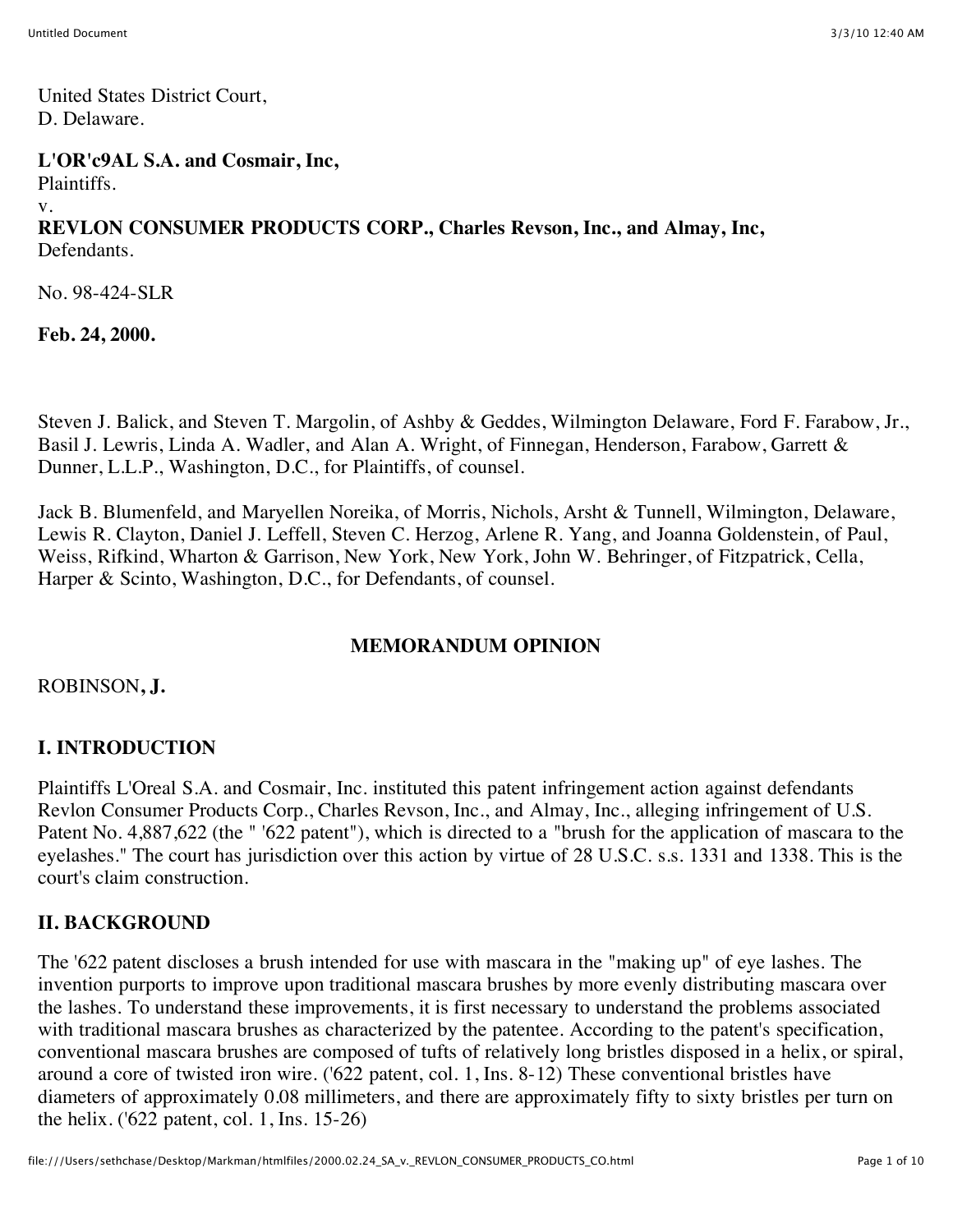According to the specification, the quantity and size of these traditional bristles detract from the even distribution of mascara on the lashes, causing "blobs" of mascara to form on the lashes. To eradicate these blobs, users must brush their lashes repeatedly until the mascara forms an even coating. ('622 patent, col. 1, Ins. 31-32) The '622 patent's specification blames this "clumping" phenomenon on the number and diameter of bristles employed in a conventional mascara brush. First, after insertion into the mascara reservoir, the brush is withdrawn through a flexible lip that "wipes" excess mascara off the bristles. FN1 Because of their population density, the bristles bend and flatten each other as they pass through the lip, thus causing the mascara to accumulate near the core of the brush. Second, the large number of bristles causes the eyelashes to entangle. The combination of these two problems makes it difficult for the user to obtain a perfectly even and homogeneous coating on the lashes with a single pass of the brush.

FN1. The diameter of this lip is smaller than the minimum diameter of the brush (measured at the tip of the bristles), such that the lip exerts its wiping action as the brush is withdrawn from the reservoir. ('622 patent, col. 1, lns. 56-60)

The present invention attempts to remedy these drawbacks by increasing the diameter of the bristles to twice the size of traditional mascara brush bristles and by spacing these bristles at a greater distance from each other, thereby reducing the total number of bristles on the brush. According to the '622 patent, less densely packed bristles resist "flattening" as they pass through the lip. Because they are larger and more sparsely arrayed around the brush, the invention's bristles also tend to be harder, which facilitates separation of the lashes during brushing. The combination of wider but less densely packed bristles purportedly enables users to evenly coat their eyelashes with one pass of the brush.

The invention's bristles also have at least one "capillary channel" extending along the length of the bristle surface. In the preferred embodiment, the capillary channels give the bristle a cruciform cross-section. ('622 patent, col. 4, Ins. 10-12) These channels form reservoirs that allow each bristle to be charged with more mascara. This, in turn, facilitates the uniform distribution of mascara throughout the brush.

The '622 patent has a total of seventeen claims, the last three of which were added during a reexamination. ( *See* Reexamination Certif. B1 '622 patent) Plaintiffs accuse defendants of infringing claims 1 and 2 of the '622 patent. Claim one reads as follows:

A brush for the application of mascara to the eyelashes, comprising a central core formed from a twisted wire holding a helical array of regularly disposed bristles with a bristle diameter of from 0.10 to 0.25 mm and with from approximately 10 to 40 bristles per turn of the helix.

('622 patent, col. 6, Ins. 13-21) Claim 2 depends from claim 1 and discloses

[a] brush according to claim 1, wherein the wire of the core has a diameter of from 0.45 to 0.75 mm, and the pitch of the helix is from 1 to 2 mm.

('622 patent, col. 6, Ins. 29-31) Because the parties dispute the claim meanings, the court must construe claims one and two.

# **III. CLAIM CONSTRUCTION**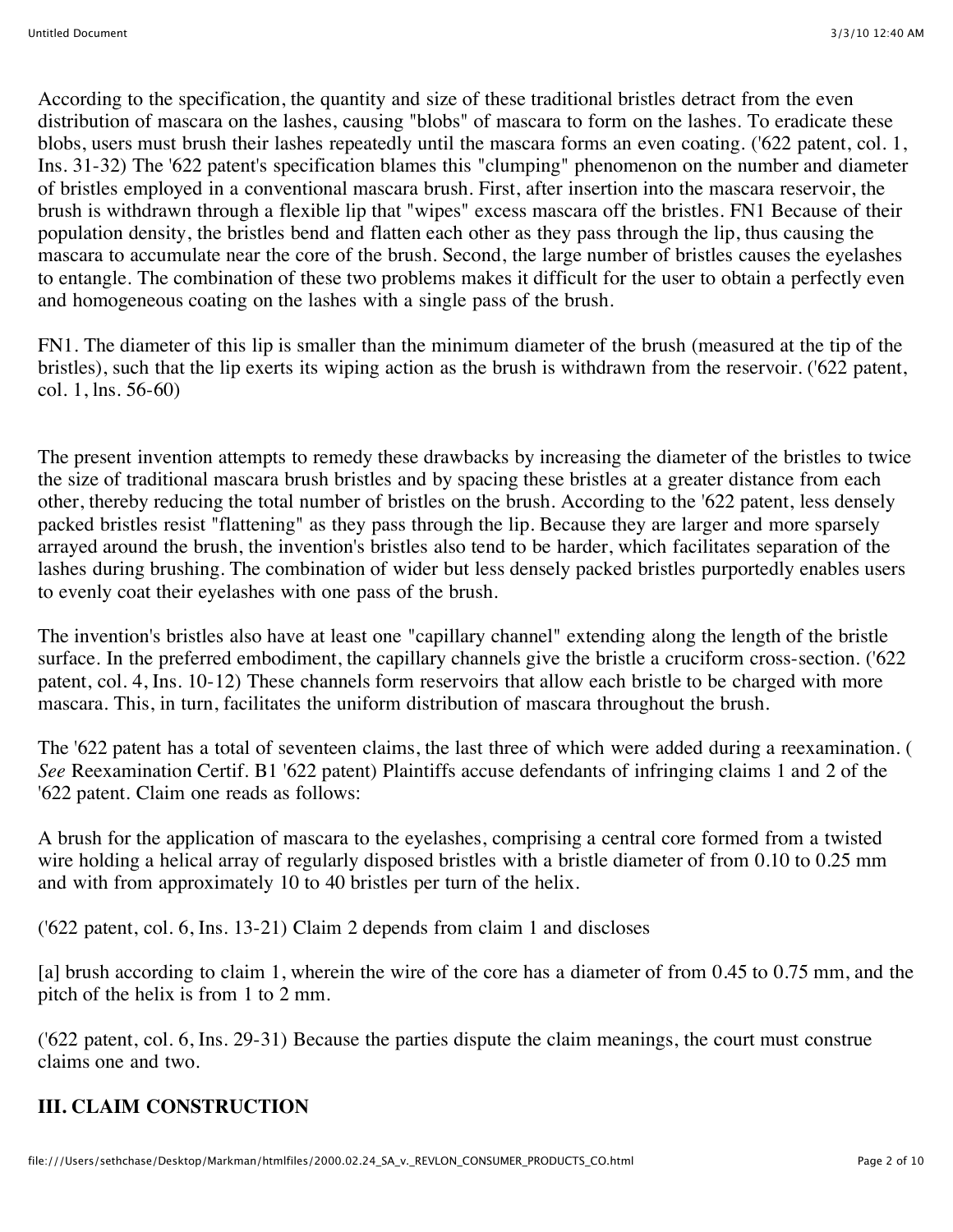It is the court's "power and obligation to construe as a matter of law the meaning of language used in the patent claim." Markman v. Westview Instruments, Inc., 52 F.3d 967, 979 (Fed.Cir.1995), *aff'd,* 517 U.S. 370 (1996). The principles of claim construction are well established. The exercise begins with the claim language, which defines the scope of the claim. *See* York Prods., Inc. v. Central Tractor Farm & Family Ctr., 99 F.3d 1568, 1572 (Fed.Cir.1996). In analyzing claim language, the court must employ "normal rules of syntax," Eastman Kodak Co. v. Goodyear Tire & Rubber Co., 114 F.3d 1547, 1553 (Fed.Cir.1997) for "[a] claim must be read in accordance with the precepts of English grammar." In re Hyatt, 708 F.2d 712, 714 (Fed.Cir.1983). The court also must ascribe to any technical term used in a claim "the meaning that it would be given by persons experienced in the field of the invention, unless it is apparent from the patent and the prosecution history that the inventor used the term with a different meaning." Hoechst Celanese Corp. v. BP Chems., Ltd., 78 F.3d 1575, 1578 (Fed.Cir.1996).

In order to give context to the claim language, the court also must review the specification. The Federal Circuit has explained that

[t]he specification acts as a dictionary when it expressly defines terms used in the claims or when it defines terms by implication.... As we have repeatedly stated, "claims must be read in view of the specification, of which they are a part." ... The specification contains a written description of the invention which must be clear and complete enough to enable those of ordinary skill in the art to make and use it. Thus, the specification is always relevant to the claim construction analysis. Usually, it is dispositive; it is the single best guide to the meaning of the disputed term.

Vitronics Corp. v. Conceptronic, Inc., 90 F.3d 1576, 1582 (Fed.Cir.1996).

The last source of intrinsic evidence relevant to claim construction is the prosecution history of the patent where, as here, it is in evidence. The prosecution history contains the complete record of all the proceedings before the Patent and Trademark Office, "including any express representations made by the applicant regarding the scope of the claims." Id. at 1583. The prosecution history, therefore, "is often of critical significance in determining the meaning of the claims." *Id.* Extrinsic evidence of claim meaning, on the other hand, is improper in most instances. *See id.* Extrinsic evidence includes expert testimony.

# **A. Claim 1**

# **1. "A Brush for the Application of Mascara to the Eyelashes"**

Both parties agree that this phrase forms the preamble of claim 1. Plaintiffs urge the court to give this preamble the effect of a claim limitation. Specifically, they argue that it refers to "a brush that takes up mascara formula from a container and then transfers the formula to the eyelashes while simultaneously separating and combing the lashes." (D.I. 272 at 15) Defendants, on the other hand, argue that this preamble is not a claim limitation at all. Defendants argue in the alternative that the preamble limits the claim only to a brush intended for use in "making up" the eyelashes with mascara.

The question of whether to give the preamble the effect of a claim limitation "can be resolved only on review of the entirety of the patent to gain an understanding of what the inventors actually invented and intended to encompass by the claim." Corning Glass Works v. Sumitomo Elec. U.S.A., Inc., 868 F.2d 1251, 1257 (Fed.Cir.1989). Courts construe claim preambles consistent with the general principles of claim construction. If, after reviewing the patent as a whole, the claim preamble is " 'necessary to give life,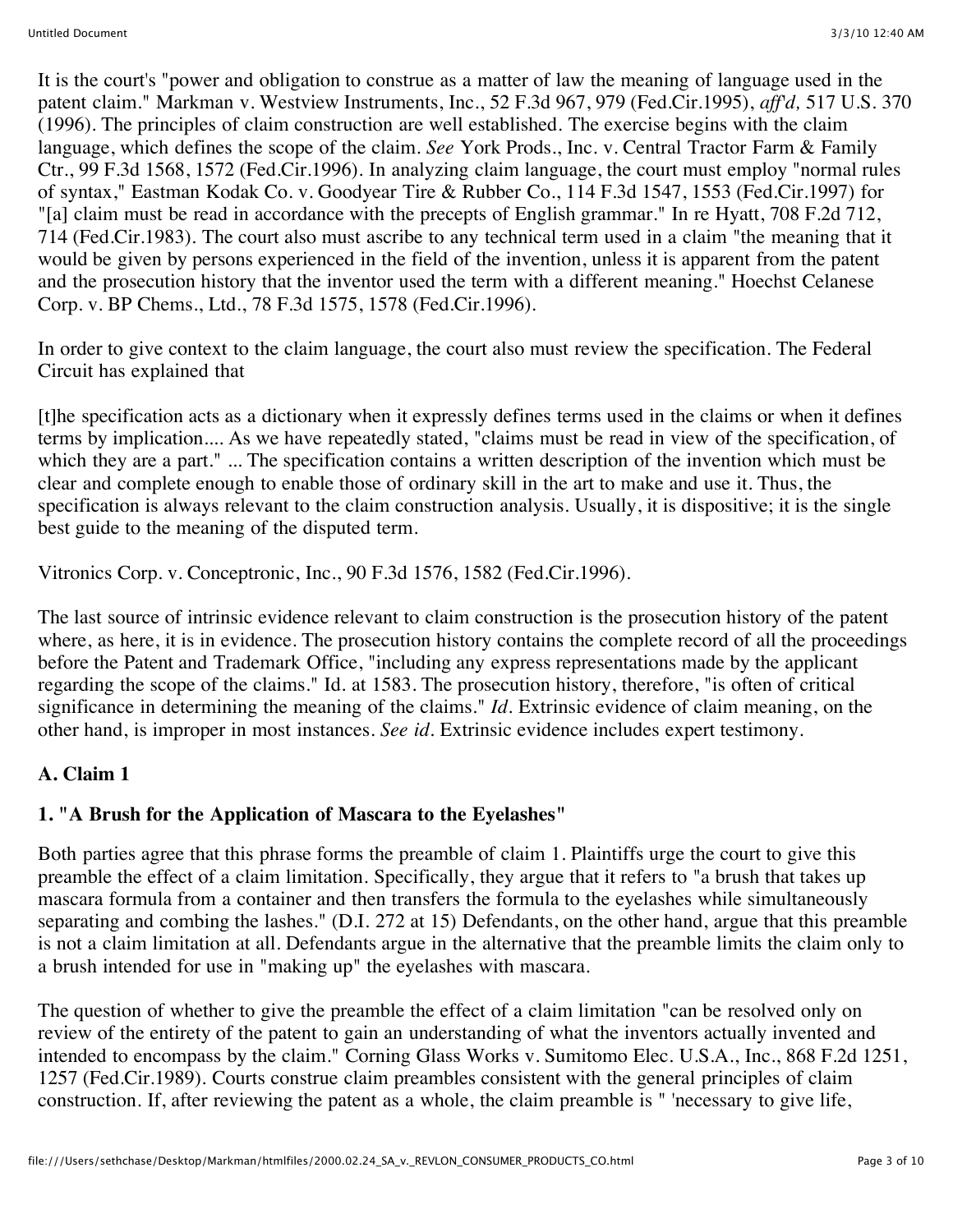meaning, and vitality' to the claim then the claim preamble should be construed as if in the balance of the claim." Pitney Bowes, Inc. v. Hewlett-Packard Co., 182 F.3d 1298, 1305 (Fed.Cir.1999). When the drafter chooses to use both the preamble and the claim body to define the invention, "the invention so defined, and not some other, is the one the patent protects." *See* Bell Communications Research, Inc. v. Vitalink Communications Corp., 55 F.3d 615, 620 (Fed.Cir.1995). If, on the other hand, the body of the claim sets forth the complete invention and the preamble offers no distinct definition of any of the claimed invention's limitations, "but rather merely states ... the purpose or intended use of the invention, then the preamble is of no significance to claim construction." *Id.*

In the present case, the preamble must be read as a limitation upon the claim. This conclusion is confirmed by a review of the patent as a whole. First, and most obviously, the patent title, "Brush for the Application of Mascara to the Eyelashes," indicates that the inventor intended the patent to cover only mascara brushes. Second, the specification is replete with references to brushes used in applying mascara. In short, the patent as a whole is directed to a particular type of brush-- specifically, a brush designed to solve the problem of uneven mascara application on the eyelashes. The preamble gives meaning to claim 1 by indicating the kind of brush the inventor designed to remedy this problem: only those brushes structurally suited for placing mascara on the eyelashes. Without benefit of the preamble, it is conceivable, for instance, that claim 1 could be construed to cover brushes not designed to place mascara on the eyelashes (for instance, brushes with purely industrial applications). FN2 To read claim 1 in such a fashion "would be divorced from reality." Corning Glass, 868 F.2d at 1257. Therefore, the court shall give the preamble to claim 1 the effect of a claim limitation.

FN2. At one point during the prosecution history, patents disclosing brushes used in cleaning metal parts and boiler tubes were offered (and rejected) as prior art references. ( *See* D.I. 275 at SA 570-71)

Having determined that the preamble serves as a structural limitation on claim 1, it is now necessary to determine the scope of that limitation. Plaintiffs argue that the preamble refers to a brush that takes up mascara formula from a container, transfers the formula to the eyelashes, while simultaneously separating and combing the lashes. The simple phrase, "[a] brush for the application of mascara to the eyelashes" does not warrant such a narrow reading. Contrary to plaintiffs' assertions, neither the preamble nor claim 1 refers to a particular method in which the mascara brush must be used. Nor does it make any mention of other mascara components, such as a mascara container. Indeed, reference to claim 17 of the '622 patent, which discloses a mascara applicator comprising several components, confirms that the preamble to claim one refers only to mascara brushes and not to the process or components of mascara application. Claim 17 reads, in pertinent part, as follows:

In a mascara applicator including a mascara reservoir, a detachable cap adapted to said reservoir, a stem integral with said cap and a brush depending therefrom, said stem and brush penetrating into said reservoir through a substantially circular opening surrounded by a wiping lip....

(Reexamination Certif. B1 '622 patent, col. 2, lns. 8-13) It would be improper to read the more sparsely worded claim 1 as narrowly as the more detailed claim 17. Where some claims are broad and others narrow, the narrow claim limitations cannot be read into the broad claims. *See* Marsh-McBirney, Inc. v. Montedoro-Whitney Corp., 882 F.2d 498, 504 (Fed.Cir.1989).

Consequently, the court shall construe the preamble of claim 1 to mean a brush used to place mascara on the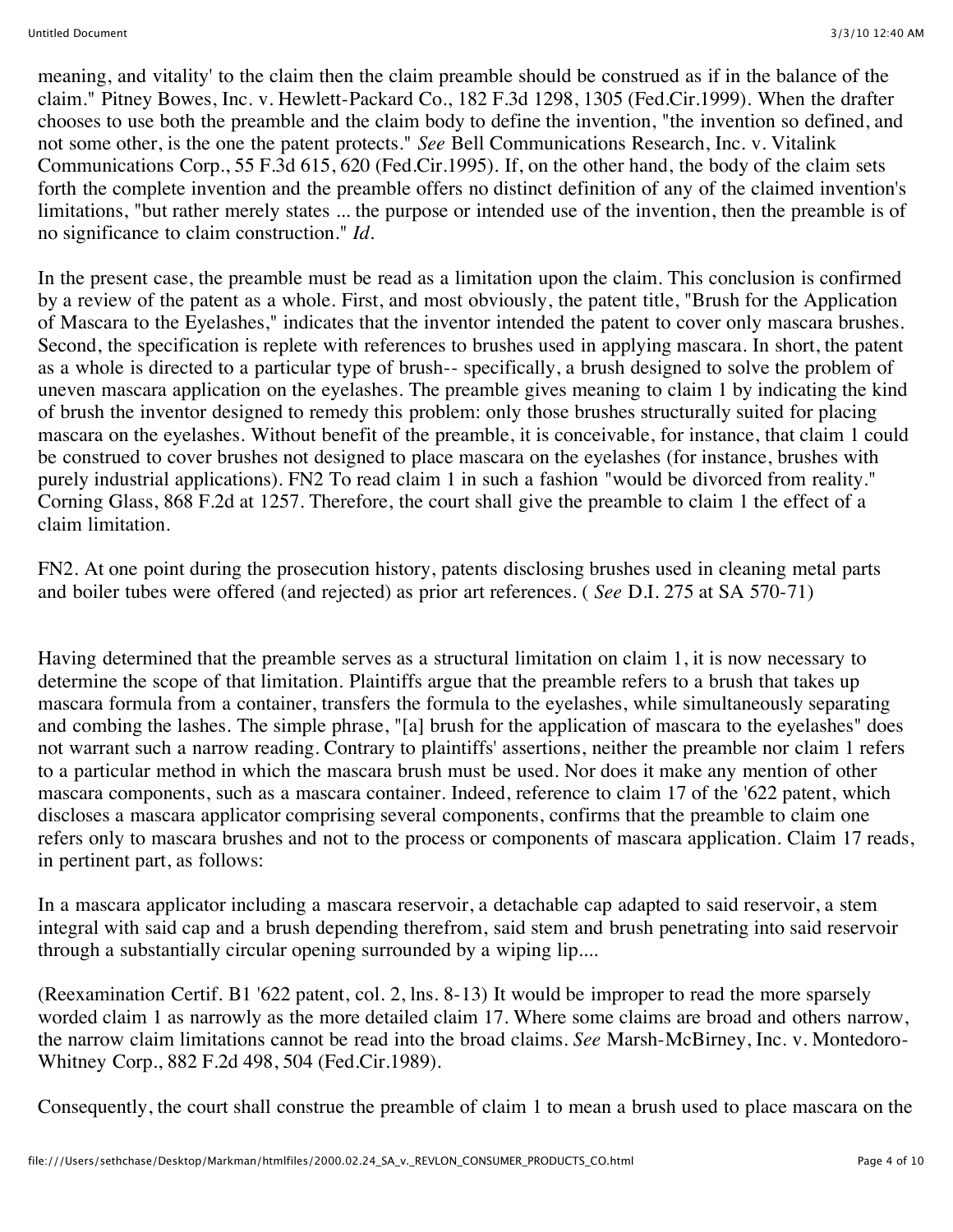eyelashes.

#### **2. "Bristle"**

Plaintiffs and defendants dispute whether the term "bristle" means a single fiber having two ends or, rather, a portion of a single fiber having a "tip" located some distance from the brush's core and a "base" located at the brush's core. Plaintiffs urge the former construction and defendants the latter. Plaintiff's construction of the term "bristle" is the more plausible.

Although the language of claim 1 sheds no light on the proper interpretation of the term "bristle," the specification describes bristles as fibers with two ends. In describing the insertion of the bristles between the metal loops of the twisted iron core, the specification depicts the bristles as constituting single fibers, not portions of a single fiber: "In effect, when the bristles are implanted between the turns of the core, there is a softening of the bristles due to the deformation of the cross-section of the bristle, which is all the more noticeable when bristles used comprise capillary tubes." ('622 patent, col. 3, ln. 68 to col. 4, lns. 1-4) (emphasis added). Thus, the patent refers to the fibers as bristles even prior to their insertion into the metal core where they subsequently are "bent" at their midway point. The specification uses the term bristle in a similar fashion in its description of the drawings: "FIGS. 3 and 4, respectively, represent a profile and top view of a rake delivering the bristle tufts intended, in conjunction with the core, to constitute the brush." ('622 patent, col 4, lns. 41-43) (emphasis added). The patent further explains that, when situated within the rake-like device prior to their insertion in the core, "[t]he bristles 3 are disposed in regular bundles 6 within successive mutually parallel teeth 7 of a rake-shaped device 8 from which they project laterally by substantially the same distance on either side." ('622 patent, col. 5, lns. 1-4) (emphasis added). With the bristles thus situated, the rake-shaped device

is brought near the twisted wire 2b until the bundles 6 each penetrate with one of their ends into a loop 5 perpendicular to the median line of the twisted wire 2b until the wire comes to occupy a median position in relation to the bundles 6 of the bristles which then project from the latter on either side by a practically identical distance.

('622 patent, col. 5, Ins. 8-15) (emphasis added). Stated differently, the bristles are inserted into the metal loops constituting the core until the core is roughly in the middle of the bristle tufts. If the core sits at the middle of the bristle bundles, a bristle must be the entire fiber and not just a portion of it.

Defendants, however, point to the language of claim 7 in support of their two-bristles-for-one-fiber theory. Claim 7 discloses

[a] brush according to claims 1 or 6, wherein each bristle of at least part of the set of bristles of the brush comprises on its surface at least one capillary channel extending substantially from its base as far as its tip.

('622 patent, col. 6, Ins. 42-45) Defendants argue that if a bristle is a single fiber with two ends, the ends would be indistinguishable and it would be nonsensical to refer to one end as a base and the other as a tip. Thus, they conclude that a bristle is the portion of a fiber extending from the core (its base) to its tip. This is an unwarranted conclusion. Claim 7 discloses a mascara brush with capillary channels disposed on the surface of its bristles. Its use of the word "base" is necessitated by the fact that the brush's twisted wire core interrupts the capillary channel's progress across the surface of the bristle. "Base" is merely a convenient way of expressing that the capillary channels extend (for all practical purposes) only as far as the wire core,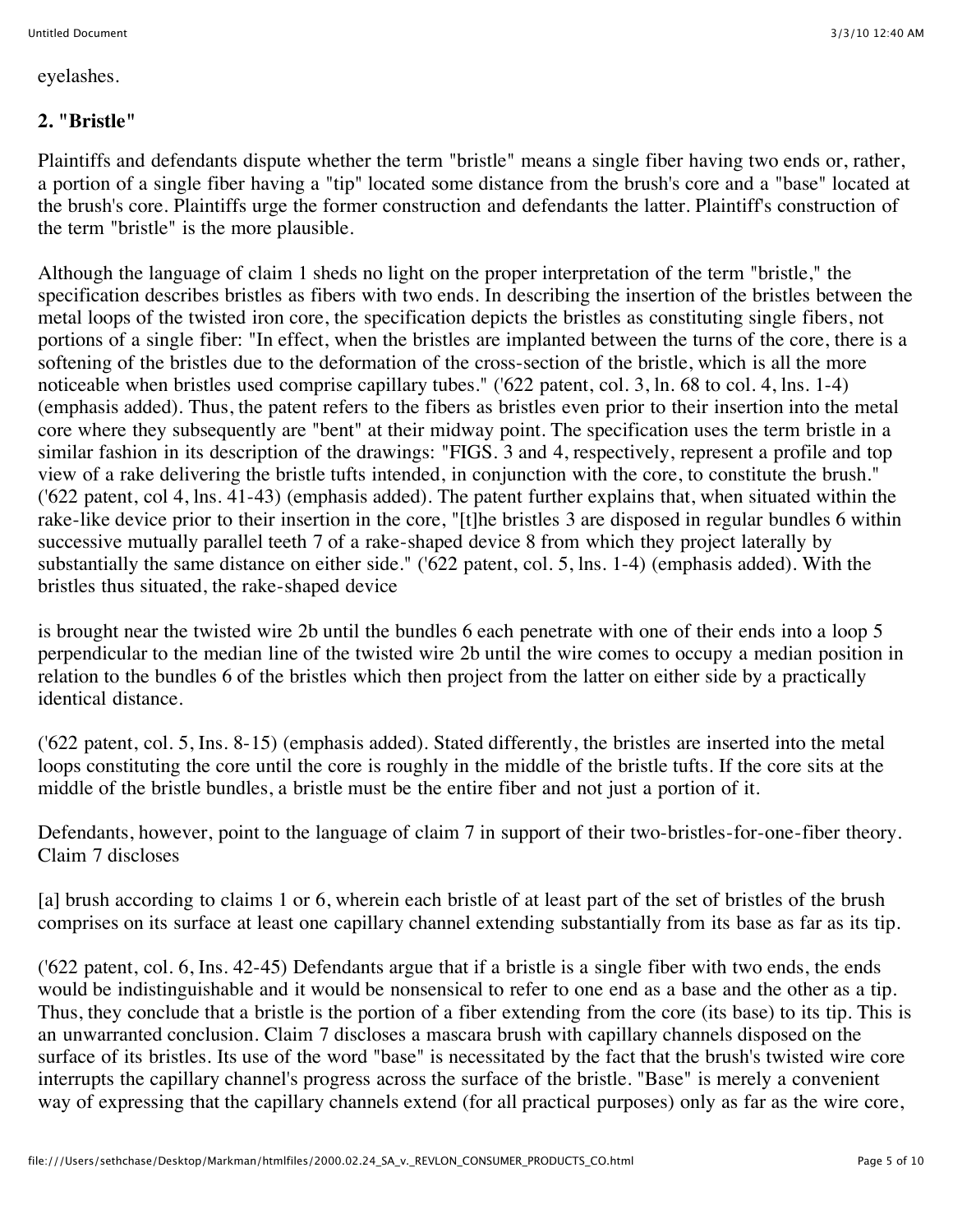where their capillary action is thwarted by the wire core that deforms the bristle's cross section. ( *See* '622 patent, col. 3 ln. 68 to col. 4, Ins. 1-3) ("In effect, when the bristles are implanted between the turns of the core, there is a softening of the bristles due to the deformation of the cross-section of the bristle....").

Accordingly, the court shall construe the term "bristle" to mean a single fiber having two ends.

#### **3. "Holding A Helical Array of Regularly Disposed Bristles"**

Plaintiffs urge a tripartite construction of "holding a helical array of regularly disposed bristles." First, they argue that the phrase requires that the portions of the bristles at the surface of the brush must display a visible helical pattern along the main portion of the brush. Second, the distribution of the bristles must be substantially constant, within manufacturing tolerances, along the main portion of the brush and, third, the bristles must be sufficiently spaced between turns and within each turn to allow for interpenetration of the bristles of one turn of the helix into the following turn as the brush is pulled through the wiper. (D.I. 272 at 23) Defendants argue that "holding a helical array" refers only to bristles gripped by a twisted wire that are in a helical or spiral arrangement. With respect to the term "regularly disposed bristles," defendants argue that it means "bristles that appear to be distributed substantially uniformly along the length of the brush ."

#### **a. "Holding a helical array"**

The '622 patent does not support a construction of "holding a helical array" that requires the bristles at the surface of the brush to display a visible helical pattern. The phrase merely requires that the bristles be held in a helical array by the twisted metal core of the brush. A review of the claim language confirms this.

In claim 1, the phrase "holding a helical array" modifies "from a twisted wire." Thus, it is the twisted wire that holds the helical array of bristles. There is no indication that this array must be visible to the naked eye from the surface of the brush. FN3 Although plaintiffs argue that "[t]he combination of [the] words 'helical' and 'array,' by definition, require a visible pattern," nothing about the combination of the two words dictates such a conclusion. (D.I. 272 at 23) The claim language requires only that the twisted wire core hold a helical array, regardless of whether or not the tips of the bristles form separate spiral rows on the brush surface.

FN3. The specification refers to the invention as "comprising a central core formed from a twisted wire holding a helical array of regularly disposed bristles ...." ('622 patent, col. 2, lns. 22-24) (emphasis added). ( *See also* '622 patent, col. 3, lns. 26-28) There simply is no language intimating that the helical array be visibly apparent.

Plaintiffs also equate "helical" with "twisted" and contend that the term "helical array" would be superfluous and repetitive if construed to mean the manner in which the twisted core holds the bristles. "To twist," however, means "to unite by winding" whereas "helix" refers more specifically to "something spiral in form as: ... b. a coil formed by winding wire around a uniform tube" or "a space curve with turns of constant slope from the base and constant distance from the axis." *Webster's Third New Int'l Dictionary* 1051, 2473 (Unabridged ed.1993) (emphasis added). "Twisted" thus refers to the manner by which the two wire strands of the core are united while "helical" refers to the specific manner in which the core bristles must be arrayed around (and held by) the core. Although plaintiffs cite both the specification and the prosecution history for support of their construction of "holding a helical array," nothing in either source indicates that this array must be visible on the surface of the brush. Accordingly, the court shall construe "holding a helical array" to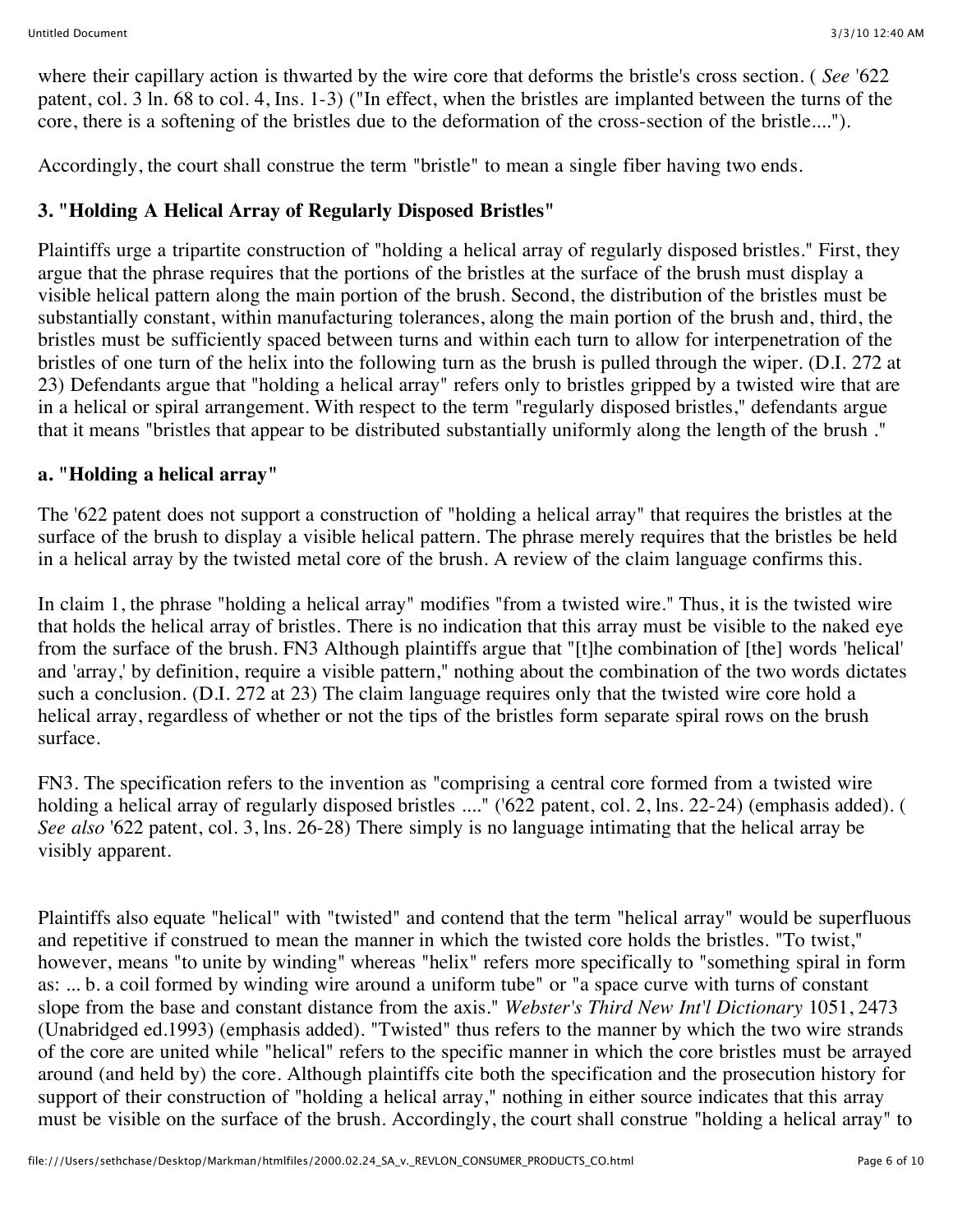mean that the bristles held by the core must be disposed in the form of a helix.

#### **b. "Regularly disposed bristles"**

As an initial matter, claim 1 does not equate "regularly disposed" with "manufacturing tolerances." There is nothing in the claim, the specification, or the prosecution history to suggest that the court should not accord "regularly disposed" its ordinary meaning of "harmonious in form, structure or arrangement." *Webster's* at 1913. There is a "heavy presumption in favor of the ordinary meaning of claim language," *Johnson Worldwide Assocs .,* 175 F.3d at 989, and it is well established that a claim term should be given its ordinary meaning unless the specification or prosecution history provide a special meaning or definition. *See* Kegel Co. v. AMF Bowling, Inc., 127 F.3d 1420, 1427 (Fed.Cir.1997). Neither the specification nor the prosecution history provide a special definition for "regularly disposed." Indeed, the specification supports construing "regularly disposed" according to its ordinary meaning. For instance, it describes the bristles as "disposed in regular bundles" within the rake-shaped device prior to their insertion in the metal core. ('622 patent, col. 5, Ins. 1-4) There is no mention of manufacturing tolerances or any other specific criteria for the "regular disposition" of the bundles prior to their insertion in the core.

Plaintiffs also argue that the term "regularly disposed" requires that the bristles be sufficiently spaced "between turns and within each turn to allow for interpenetration of the bristles of one turn of the helix into the following adjacent turn as the brush is pulled through the wiper." (D.I. 272 at 30) Nothing in claim 1 supports augmenting the ordinary meaning of "regularly disposed" with plaintiffs' interpenetration requirement. Nor do plaintiffs suggest that interpenetration is part of the ordinary or accustomed meaning of "regularly disposed." Instead, plaintiffs point to the specification as evidence that claim 1 requires interpenetration.

Specifically, plaintiffs cite portions of the specification addressing the "flattening" problem associated with conventional mascara brushes. In these brushes, the densely packed and "substantially juxtaposed" bristles flatten each other in the direction of the core as the brush is drawn through the wiper. The density of the bristles (i.e., their large number) and the "substantially juxtaposed" manner of their arrangement produces the clumping problem that the present invention attempts to remedy. The '622 patent proposes to remedy this clumping problem by interspacing the bristles "at a far greater distance from each other by using a number of bristles which is approximately 35% to 80% less than that of a conventional mascara brush." ('622 patent, col. 2, Ins. 17-20) As the specification explains, "because of being relatively sparse, the bristles of one turn cannot, by bending over as they pass through the wiper lip, also produce the bending over of the bristles of the following turn; on the contrary, they interpenetrate between the bristles of this following turn ...." ('622 patent, col. 2, Ins. 43-48) (emphasis added). In other words, the specification attributes interpenetration to the "sparsity" of the bristles, not to their "regular disposition" around the core. "Sparse" is defined as "of few and scattered elements; having spaces between the component units; not thickly grown or settled; thinly scattered." *Webster's* 2184. "Sparse" denotes elements that are scattered and not disposed closely to one another. It is thus distinct from a "harmonious or even" arrangement or distribution of elements.

Accordingly, the court shall not construe "regularly disposed" to require interpenetration. The court shall construe the term "regularly disposed" to mean evenly or harmoniously distributed along the length of the brush. FN4

FN4. Plaintiffs also urge that the term "regularly disposed" applies only to the main portion of the brush and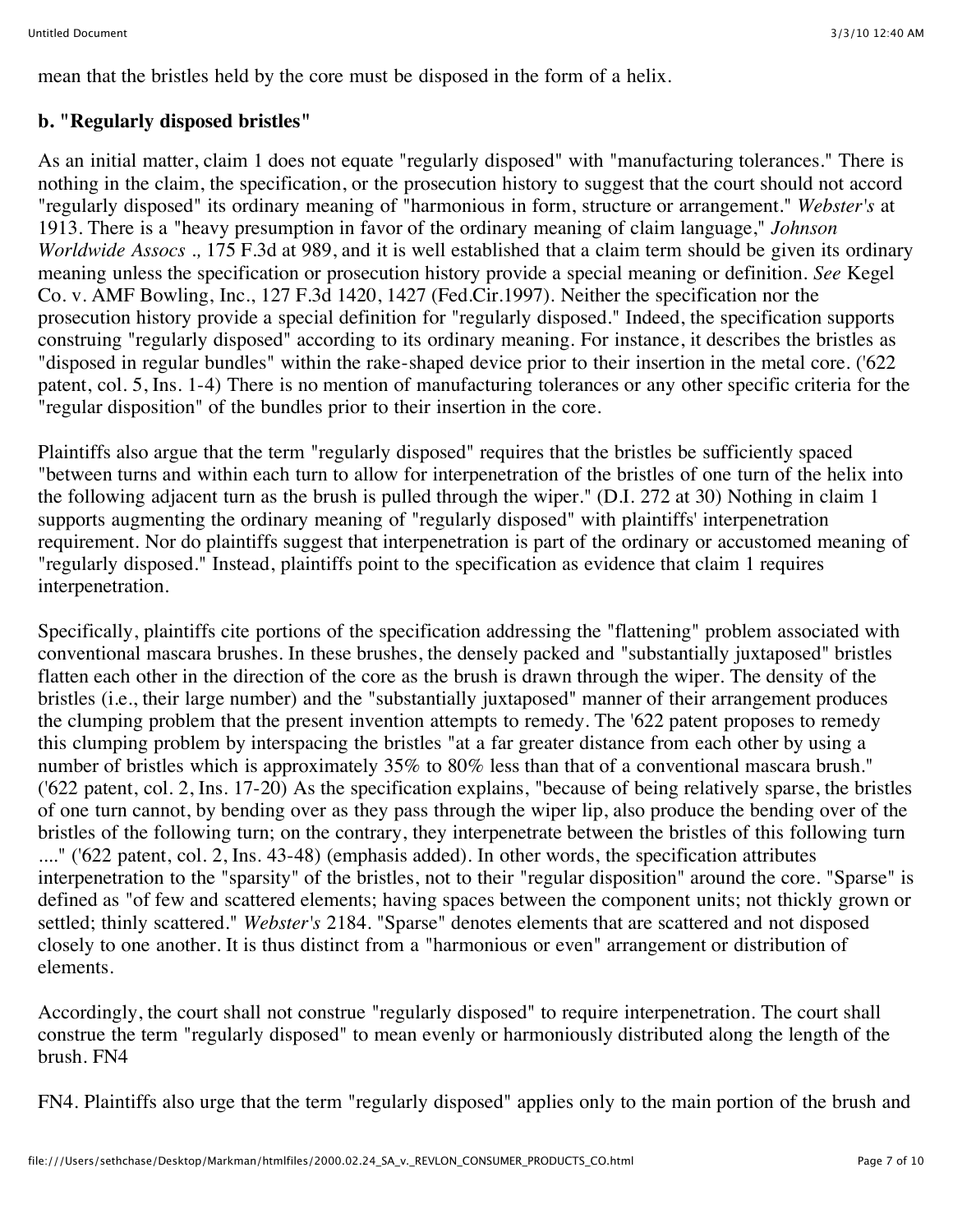not to the end of the brush. Nothing in claim 1 so limits the term. Although the specification envisions "a greater bristle population density for the bristles" at the free end of the brush ('622 patent, col. 3, lns. 8-9), it does not contemplate that these bristles be disposed in an irregular or uneven manner.

#### **4. "With From Approximately 10 to 40 Bristles Per Turn of the Helix"**

Plaintiffs contend that the phrase "turn of the helix" refers to a "visible row or visible turn" of the helical array of bristles, which corresponds to a 180 degree rotation of the mascara brush about its longitudinal axis. Defendants argue that the ordinary meaning of "turn" is "rotation or revolution," which suggests a 360 degree rotation of the brush about its axis.

Consistent with both the court's interpretation of the word "bristle" and with the specification's description of the manufacturing process, the court interprets the word "turn" to be the "loop" into which the bristle bundles are inserted. At the outset, the patentee describes the conventional mascara brush as having "from 50 to 60 bristles per turn." ('622 patent, col. 1, lns. 20-21) In more particularly describing the various manufacturing stages of the conventional brush, the patentee explains that,

[w]ith the bristle bundles 6 thus disposed, the rake-like device 8 is brought near the twisted wire 2b until the bundles 6 each penetrate with one of their ends into a loop 5 perpendicular to the median line of the twisted wire 2b until the wire comes to occupy a median position in relation to the bundles 6 of the bristles which then project from the latter on either side by a practically identical distance.

At that moment, the twisting movement, already effected to constitute the twisted wire 2b, is continued so that the pitch of the wire becomes progressively smaller, the two iron wire strands becoming contiguous and the bundles 6 of the bristles being simultaneously deformed to lead to the above-mentioned spiral form whose pitch is of the order of 2 mm.

To obtain the bristles 3, polyamide filaments are used with a diameter of approximately 0.8 mm. The number of bristles constituting one bundle 6 is the order of sixty. Thus, the brush represented in FIG. 5 has a helical array of bristles relatively tightly placed against each other.

To obtain the brush 1 represented in FIG. 6, which conforms to the present invention, the above indicated method is used except that the depth of each tooth of the rake-like device 8 for dispensing the bundles 6 of the bristles is halved and that, moreover, the bristles 3 have a diameter of approximately 0.17 mm. It follows from this that the number of bristles per turn of the brush 101 of FIG. 6 is 15; it has therefore been reduced by 75%, the reduction by half of the overall volume of the bristles being combined with a reduction by half due to the doubling of the diameter of the bristles.

('622 patent, col. 5, lns. 8-38) (emphasis added). The primary lesson to be gleaned from this language is that the patentee only counted the "bristles" once; he did not double the number of bristles once the "bundle 6" was inserted into the "loop" or "turn" and deformed by being twisted at its median point.

This construction finds support in other parts of the specification and of the prosecution history. For instance, the specification states that "when the bristles are implanted between the turns of the core, there is a softening of the bristles due to the deformation ...." ('622 patent, col. 3, ln. 68-col. 4, lns 1-2) (emphasis added).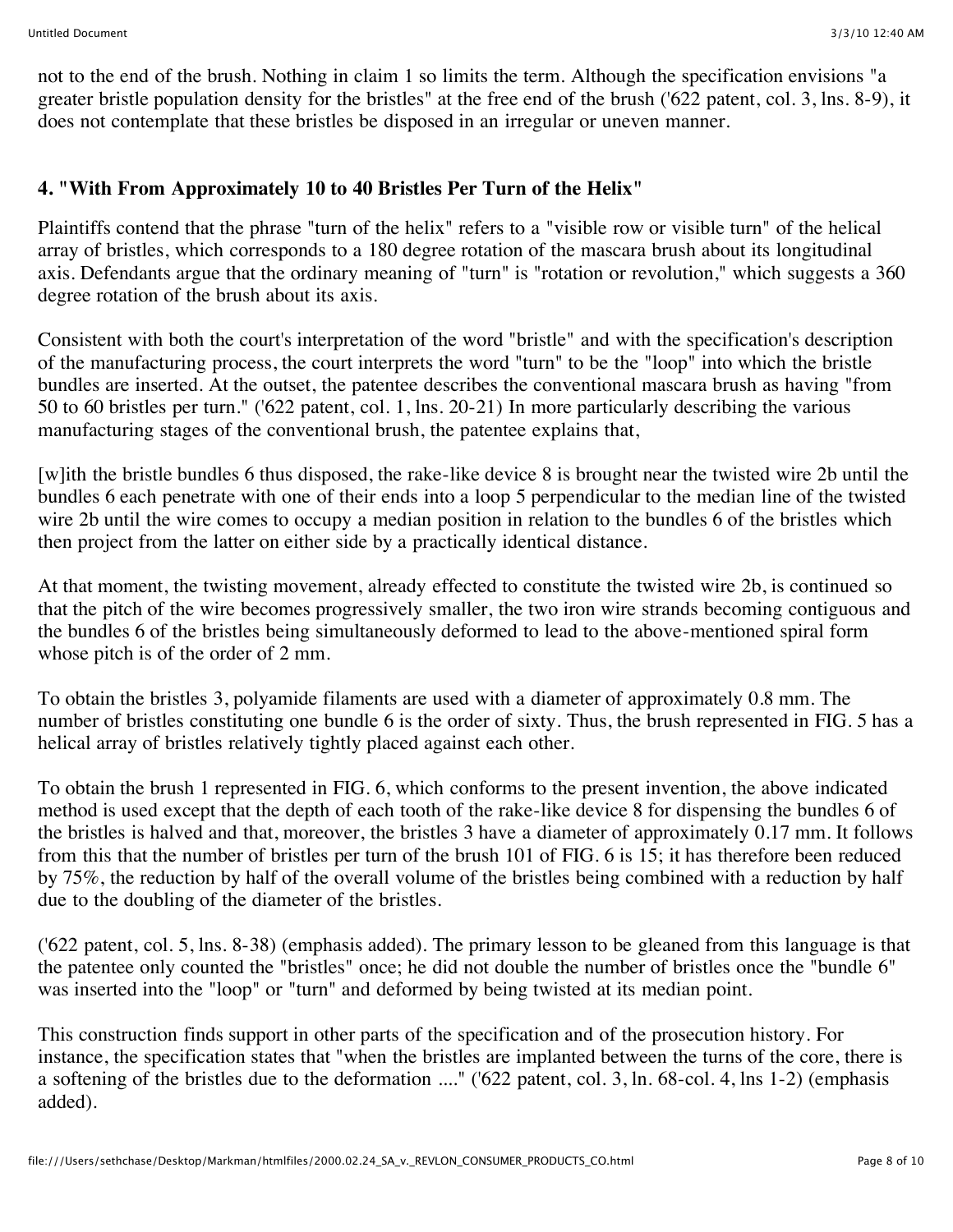Moreover, in discussing the remedy to the "flattening" problem of conventional mascara brushes, the specification notes that in the present invention,

the bristles of one turn cannot, by bending over as they pass through the wiper lip, also produce the bending over of the bristles of the following turn; on the contrary, they interpenetrate between the bristles of this following turn....

('622 patent, col. 2, lns. 43-48) (emphasis added). In other words, as the brush emerges from the wiper, the first turn of bristles to encounter the wiper will interpenetrate "the following" turn. FN5 If a "turn" referred only to a 180 degree rotation on the brush's longitudinal axis, then the bristles of one turn could not interpenetrate the bristles of "the following" turn because those "following" bristles would be on the other side of the axis (i.e., 180 degrees away). FN6

FN5. Plaintiffs argue that the bristles form a "double helix" and that by rotating it 360 degrees two "visible rows of the helical array will be traversed along the length of the brush." (D.I. 272 at 34) Neither claim 1 nor the specification speaks of a double helix.

FN6. The same is true if one uses (as plaintiffs sometimes do) "adjacent" in place of "following." If a turn is 180 degrees, the "adjacent" turn is the next, contiguous 180 degrees. *See Webster's* at 26 (defining "adjacent" as, *inter alia,* "having a common border").

The prosecution history is not inconsistent with this interpretation. In a request for reexamination, L'Oreal submitted a variety of brush photographs to the examiner to distinguish the '622 patent from prior art. These photographs depict magnified views of prior art brushes and of the brush disclosed in the '622 patent. ( *See generally* D.I. 273 at SA 168-76) The caption to each of these photographs identifies the number of turns on the brush and the number of bristles per turn. Significantly, in each of these photographs more than 180 degrees of the mascara brush is visible. ( *See, e.g.,* D.I. 273 at SA 173-75)

In sum, in determining the number of bristles "per turn of the helix," one should count the number of bristles included in each original bundle that is inserted into each "turn" or "loop" or "coil" of the core. This number should be consistent with the number of bristles visible on each half of the "turn," but neither a 360 degree nor a 180 degree construction is entirely consistent with the intrinsic evidence of record.

#### **B. Claim 2**

# **1. "Pitch of the helix"**

Plaintiffs construe the term "pitch of the helix" to mean "the distance between any point on a visible turn and the corresponding point on an adjacent visible turn." (D.I. 272 at 39) "Pitch of the helix" is not defined either in the claims or in the specification. Both parties appear to agree that pitch is the distance between turns of the helix. The parties also agree that, in the industry, "[p]itch is typically expressed in only inches (or millimeters) as shorthand for inches per turn." ( *Compare* D.I. 272 at 39 *with* D.I. 289 at 28; D.I. 274 at S.A. 371) Consistent with the court's construction of "turn," the court shall construe "pitch of the helix" as the distance between each "turn" or "loop" or "coil" of the wire core.